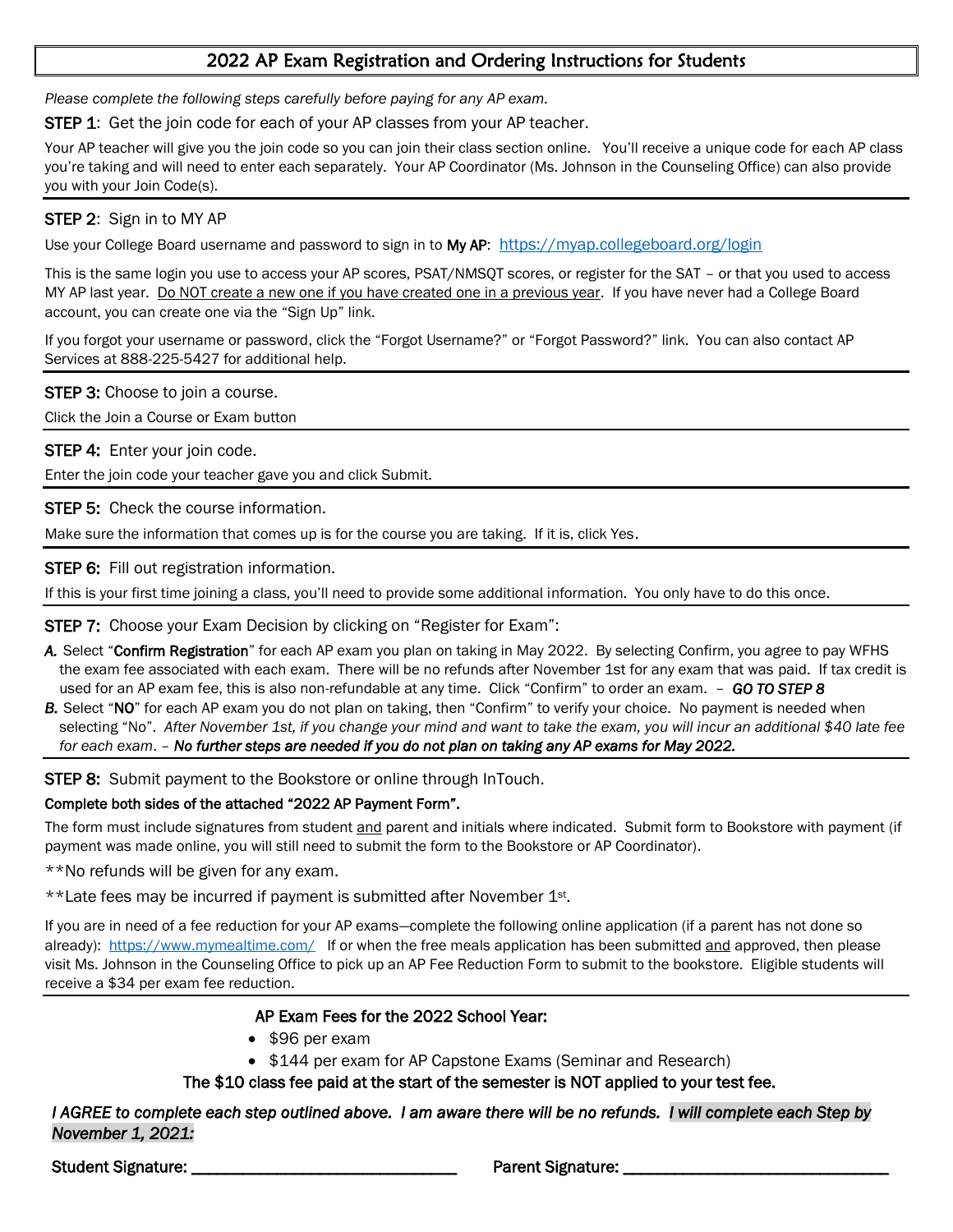# 2022 AP PAYMENT FORM

AP Exam Fees for the 2022 School Year:

• \$96 per exam

### • \$144 per exam for AP Capstone Exams (AP Seminar and Research)

The \$10 class fee paid at the start of the semester is NOT applied to your test fee. After completing Steps 1-7, complete the form below. Fill out the form below with each AP exam you signed up to take on My AP and submit this form to the AP Coordinator.

*BEFORE PROCEEDING*: Did you also "Confirm Registration" for your exam(s) in your [MY AP](https://myap.collegeboard.org/login) account? *(Select 1)* YES | NO If you are unsure, please see the AP Coordinator Amanda Johnson or your AP Teacher.

Put an "X" next to each exam you plan on taking and submitting payment for AP testing in May 2022:

| X | <b>Exam Title</b>                    | <b>Teacher</b> | Period | AP Exam Date & Time                            |
|---|--------------------------------------|----------------|--------|------------------------------------------------|
|   | Art History \$96                     |                |        | Friday, May 6th 12pm                           |
|   | Biology \$96                         |                |        | Wednesday, May 11th 12pm                       |
|   | Calculus AB \$96                     |                |        | Monday, May 9th 8am                            |
|   | Calculus BC \$96                     |                |        | Monday, May 9th 8am                            |
|   | Chemistry \$96                       |                |        | Monday, May 2 <sup>nd</sup> 12pm               |
|   | Chinese Language \$96                |                |        | Wednesday, May 11th 8am                        |
|   | Computer Science A \$96              |                |        | Wednesday, May 4th 12pm                        |
|   | Computer Science Principles \$96     |                |        | Monday, May 9th 12pm                           |
|   | English Language (11) \$96           |                |        | Tuesday, May 10th 8am                          |
|   | English Literature (12) \$96         |                |        | Wednesday May 4th 8am                          |
|   | Environmental Science \$96           |                |        | Tuesday May 3rd 8am                            |
|   | French Language \$96                 |                |        | Thursday, May 12th 8am                         |
|   | Government \$96                      |                |        | Monday May 2 <sup>nd</sup> 8am                 |
|   | Macroeconomics \$96                  |                |        | Thursday, May 5th 8am                          |
|   | Physics C-Electricity/Magnetism \$96 |                |        | Tuesday, May 10th 2pm                          |
|   | Physics C-Mechanics \$96             |                |        | Tuesday, May 10th 12pm                         |
|   | Psychology \$96                      |                |        | Tuesday May 3rd 12pm                           |
|   | Research \$144                       |                |        | Monday, May 2 <sup>nd</sup> DEADLINE TO SUBMIT |
|   | Seminar \$144                        |                |        | Thursday, May 5 <sup>th</sup> 12pm             |
|   | Spanish Language \$96                |                |        | Wednesday, May 11th 8am                        |
|   | Statistics \$96                      |                |        | Thursday, May 5th 12pm                         |
|   | Studio Art: 2D \$96                  |                |        | DUE DATE SET BY TEACHER                        |
|   | Studio Art: 2D (Photo) \$96          |                |        | DUE DATE SET BY TEACHER                        |
|   | Studio Art: 3D \$96                  |                |        | DUE DATE SET BY TEACHER                        |
|   | Studio Art: Drawing \$96             |                |        | DUE DATE SET BY TEACHER                        |
|   | US History \$96                      |                |        | Friday, May 6th 8am                            |
|   | World History \$96                   |                |        | Thursday, May 12th 8am                         |

Please proceed to the back to complete the additional required information.